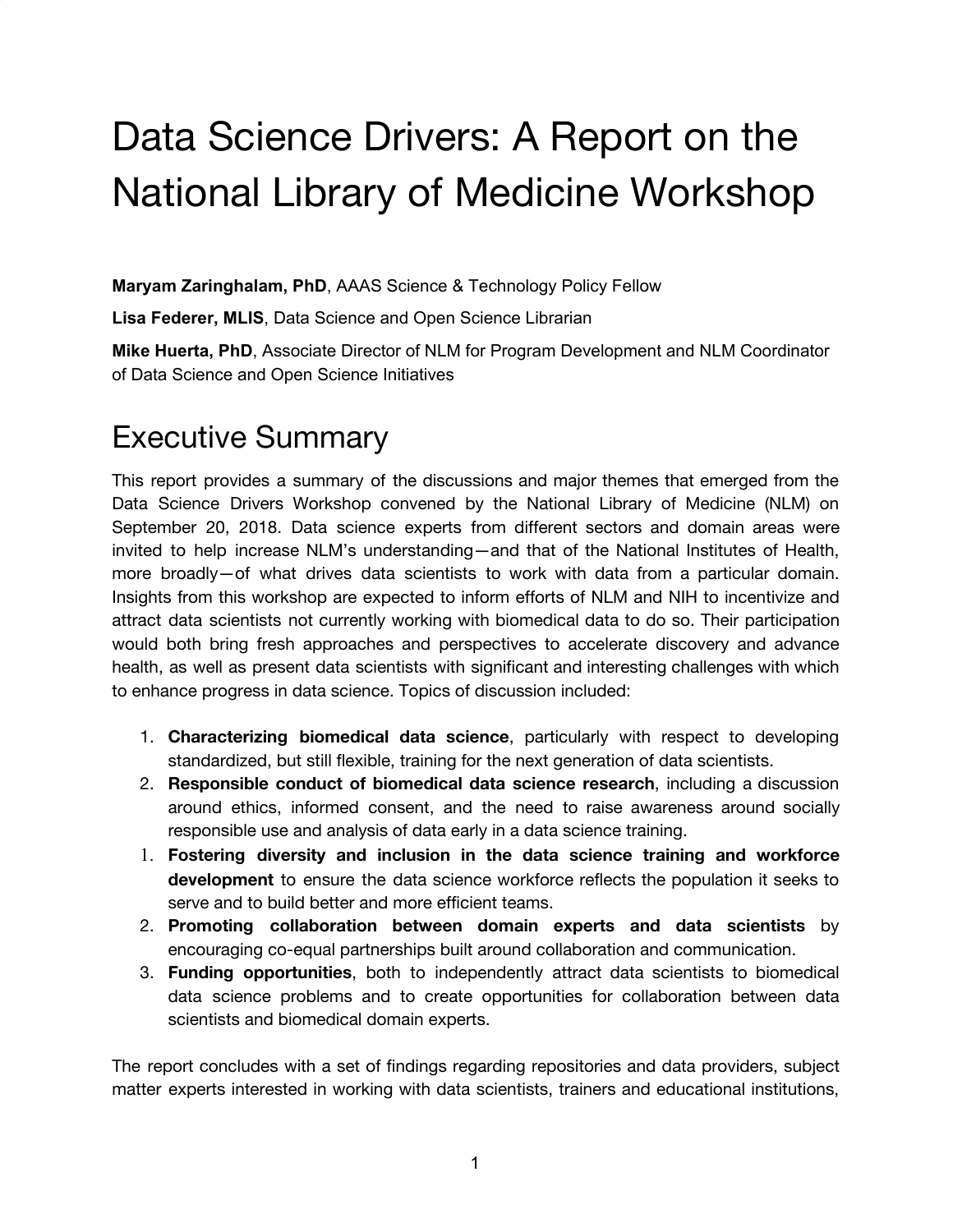and funders. These findings provide insight into how these various stakeholders can enhance the biomedical data science workforce by encouraging data scientists to engage with biomedical researchers, datasets, and science.

## Background & Purpose

Over the last decade, data science has pervaded many sectors of society and has become an increasingly salient component of biomedical science. New technologies that allow for the generation of vast amounts of high quality digital biomedical data have proliferated, creating new opportunities for data science to contribute to biomedical understanding and improved health.

The potential for data science to advance biomedical research, especially in the context of more open research paradigms, is made clear in the [Strategic](https://www.nlm.nih.gov/pubs/plan/strategic_planning.html) Plan of the National Library of Medicine (NLM) and the National Institutes of Health (NIH) [Strategic](https://grants.nih.gov/grants/rfi/NIH-Strategic-Plan-for-Data-Science.pdf) Plan for Data Science. The former envisions NLM as becoming a platform for data-driven discovery and data-powered health, while the latter provides a roadmap to modernize and build out the NIH-funded biomedical data science ecosystem.

On September 20, 2018, NLM convened a group of data scientists for a roundtable workshop to gain insights into two broad categories of questions centered on data science training and drivers for data science collaborations. **The overall purpose was to help NLM and NIH better understand how to attract data scientists to work on biomedical data problems**. Eleven experts from academia, industry, and the nonprofit sector, representing a diversity of gender, racial, ethnic, and geographic makeup, were invited to participate. In order to get a fresh perspective on what can attract data scientists to biomedical research questions, most of the participants had no prior experience working with biomedical data and no existing relationship with the NIH as a funding institution. Participants and their affiliations are listed in Appendix A.

The day was organized into discussion sessions, with each driven by a set of questions in a particular area, including: (1) the training and career trajectory of each of the participants and how they choose which domains to work with; (2) the participants' experiences with the institutional and funding environments that incentivize and drive research and collaboration; (3) ideas on how to facilitate collaboration between data science and domain experts, as well as how students can receive training that promotes collaboration. The schedule, including sample discussion questions, can be found in Appendix B.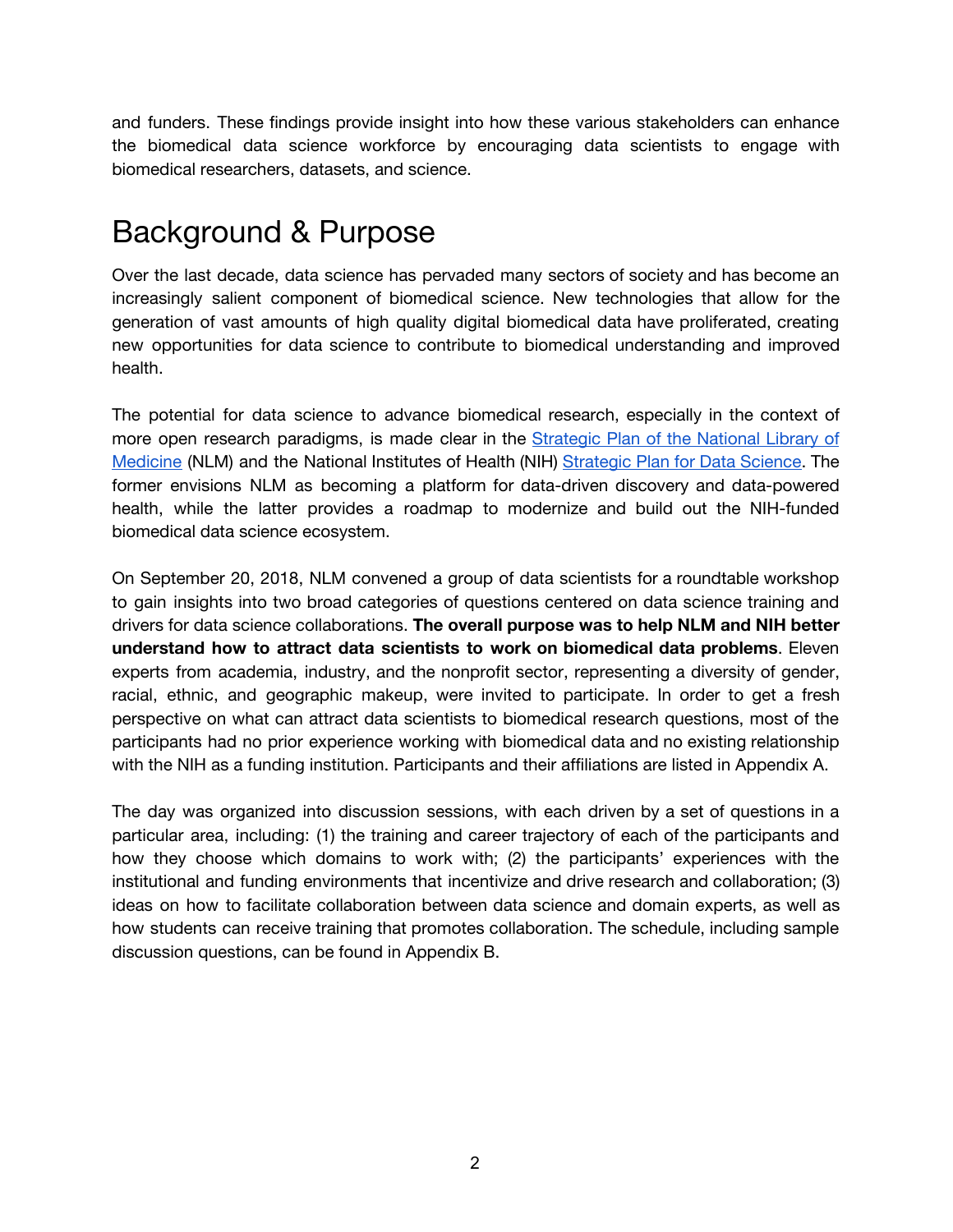# Major Discussion Themes

## Characteristics of Data Science as a Discipline

Data science is a relatively new field that draws from a variety of disciplines, methodologies, and approaches. By convening data scientists who bring their expertise to bear on data from a variety of disciplines and in different sectors of society, NLM sought to better understand data science as a field, with an eye to understanding what skills and knowledge characterize a data scientist. Broadly, data science is conducted at the intersection of subject matter knowledge, computer science, statistics, and data management. Data scientists often collaborate with others who have deep subject matter knowledge, and frequently engage in exploratory research, often combining datasets to answer a particular domain question.

### Data science is a rapidly growing discipline

Data science is a rapidly growing field, in part because of the massive amounts of data being generated across domains and sectors. Because of the growing volume of data—and, with it, the increasing opportunities to answer new and exciting questions—the demand for data scientists continues to rise ([Henke](https://www.mckinsey.com/~/media/mckinsey/business%20functions/mckinsey%20analytics/our%20insights/the%20age%20of%20analytics%20competing%20in%20a%20data%20driven%20world/mgi-the-age-of-analytics-full-report.ashx) et al., 2016). Data scientists are also afforded a unique degree of flexibility to move across domains, using data science tools, methodologies, and approaches to answer a wide range of questions with data from diverse sources, disciplines, and sectors.

### Data science training methodologies

Given the high demand for data scientists and the wide applicability of the field, there is a growing need to develop training opportunities in data science. Throughout the discussion, participants noted that data science is still not particularly well-defined, even among those who identify as data scientists. There are a variety of reasons that contribute to this lack of clarity. There is no authoritative "Data Science" textbook around which to build a standardized curriculum, but identification and agreement around core skills required of a data scientist might be useful to guide development of curricula.

Despite agreeing on the utility of identifying core skills, participants emphasized that there is no single way of doing data science. Depending on the particular research question or domain at hand, a data scientist may use different methodologies, as well as different tools and programming languages. Importantly, data science tools, methodologies, and approaches—even to the same question—evolve and change quickly. As a result, specific training needs will likely be driven by the questions being addressed, and skills will need to be continually updated.

Despite difficulty in precisely defining the discipline of data science, some standard methodologies have been offered. For example, the Cross Industry [Standard](https://www.sv-europe.com/crisp-dm-methodology/) for Data Mining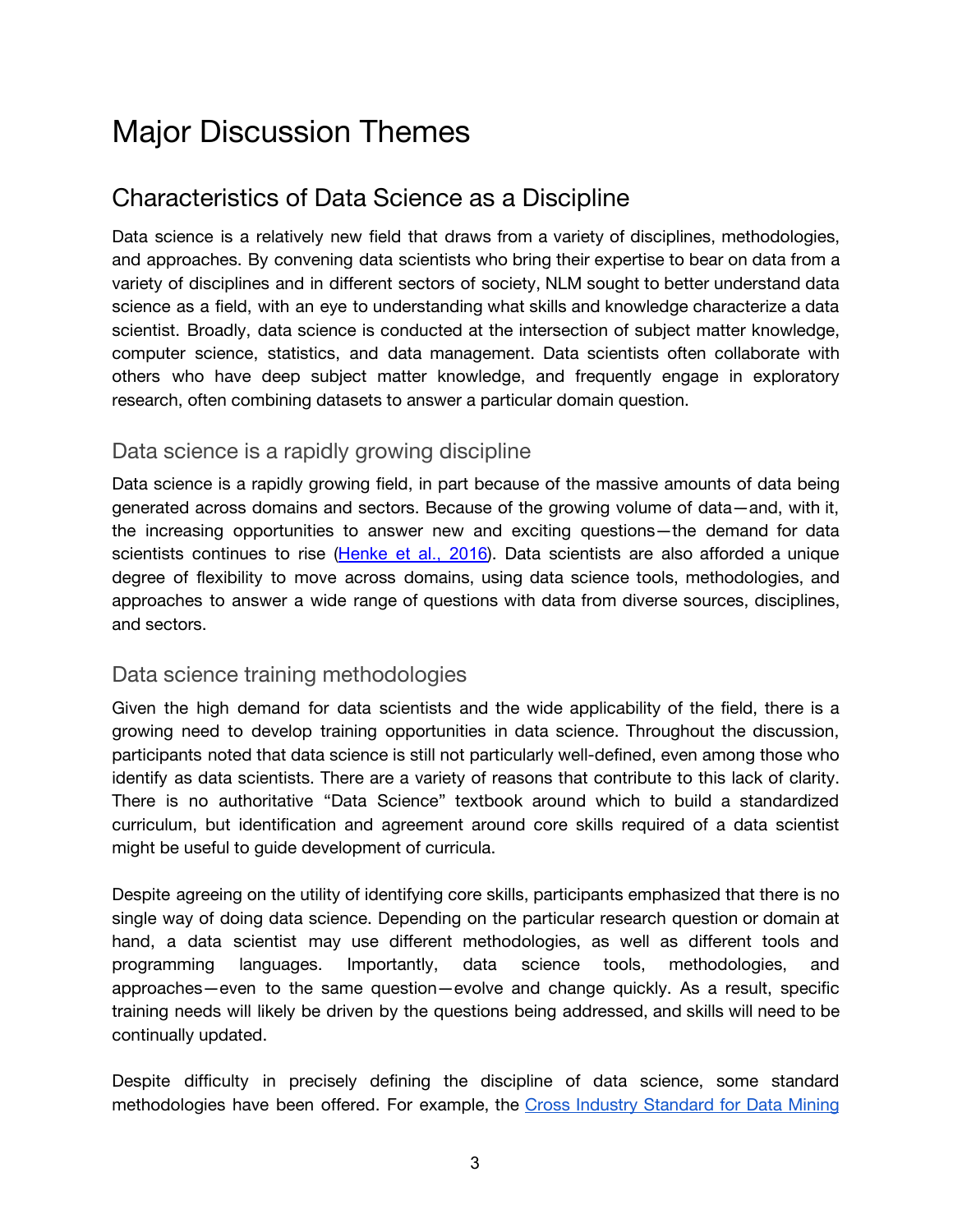(CRISP-DM) is a standardized data science methodology, though it is not necessarily well known in the data science community. CRISP-DM is an iterative, step-by-step methodology for data mining projects that was developed in 1996 and has become a widely used analytics model.

### Publication in data science is competitive and often through conferences

The rapid growth of the data science discipline has made publication, particularly in the area of machine learning, highly competitive. The primary venue for data scientists to share their work is at conferences rather than in journals, reflecting the dynamic nature of data science. The acceptance rate for prestigious conferences is only about 10 percent. Participants also noted that the competitiveness of the publication process can introduce bias, with researchers from more prestigious institutions, those with more seniority, or those with more connections within the field being favored in peer review. These biases disadvantage researchers from less prominent institutions, particularly in geographic regions with less access to computing infrastructures, and those from underrepresented backgrounds. The resulting lack of visibility and access to recognition can prevent researchers from attracting more funding for their work, as well as developing and accessing infrastructures to further enable their research.

Participants pointed out that the volume of papers being submitted for publication also introduces a concern around proper quality control of the articles that do make it to publication. Because reviewers are inundated with submissions, they may not have adequate time to dedicate to ensuring that the research was rigorous, the appropriate experimental controls were used, appropriate data collection and analysis methodologies were used, and the conclusions are reasonable given the limitations of the data and methods. In this regard, publication of data science is similar to that of biomedical science.

Because data science is so quickly evolving, data scientists find it difficult to stay up-to-date on ongoing developments. Participants also noted that social media platforms like Twitter have become a popular way to communicate and learn about recent developments because of the instantaneous nature of the medium.

## Ethics in Data Science

Participants emphasized the importance of ethics in the discipline of data science. They noted that there are many ethical implications that come from drawing conclusions based on multiple large and varied datasets for which the data were collected for very different reasons. Data collected from or about people, which is the focus of much data science work, amplify ethical concerns. Consideration and awareness of issues of privacy, bias, and discrimination are extremely important at every step in the research and analytic process. These considerations should include understanding the limits of the data being analyzed—including how and for what purposes the data were collected, what data points are included in the datasets, and implications of inferences made on the basis of combining or analyzing varied datasets—as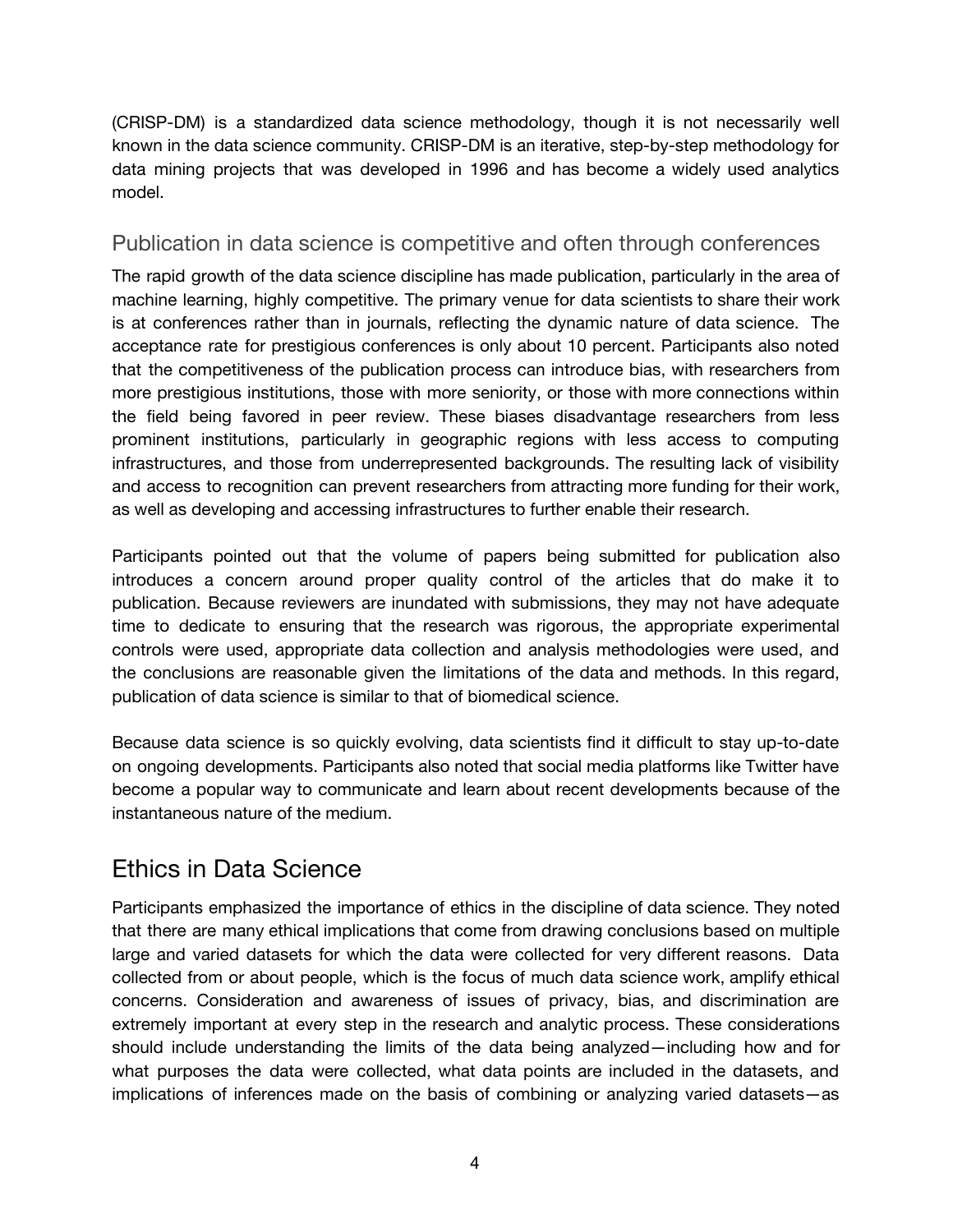well as thinking through the consequences and implications of a particular line of inquiry. Participants further noted that data scientists should be trained early in their careers in the responsible use of data.

Issues of ethics can also arise in the context of collaborations if collaborators have different expectations and practices around ethics. Participants highlighted the importance of establishing a shared set of expectations at the start of a collaboration around considerations like how the data will be used and the conclusions disseminated. While conversations about ethics and responsible conduct of data science can be challenging, the participants noted that making assumptions about collaborators' motivations and intentions can create more difficult points of friction later down the line.

### Informed consent

Informed consent was one of the primary ethical issues that participants discussed. Data science research is often more exploratory than hypothesis-driven, with data scientists gaining access to datasets and using them to pursue novel research and analytic questions. When those datasets are collected from human subjects without the appropriate privacy protections in place, research conclusions may have unintended consequences for the subjects. Informed consent is designed to protect subjects by informing them about what their data will and will not be used for. Placing constraints on how data can be used in turn places constraints on what lines of research can reasonably be pursued.

Developing appropriate informed consent measures is not a trivial task. Data are increasingly collected from a variety of sources that are integral to people's everyday lives, such as wearable technologies, smartphones, search engines, and social media. Determining ways to properly consent individuals for the use of their data presents a range of logistical problems. Terms of use policies are extremely long and full of technical legal language, so individuals often skim through them without understanding what types of data use they are consenting to. In addition, determining the scope for consent is difficult. On one extreme, individuals may be asked to consent to their data being used for any purpose at all. On the other extreme, potential researchers may be asked to specifically state and qualify their research questions, which restricts future avenues of inquiry.

Participants also raised concerns around the use of geospatial data. The ability to track an individual's movements with fine resolution can reveal an individual's personal identity and ultimately infringe on their right to privacy. One participant noted that researchers and individuals often assume that laws exist to protect individuals' right to privacy, with adequate restrictions in place to constrain the proper use of data. In reality, however, very few regulations protecting privacy exist. While geospatial data may be used to inform decisions on a range of important topics—like determining how best to deliver medical support to an area affected by disaster or understand how an epidemic has spread across a region—in the wrong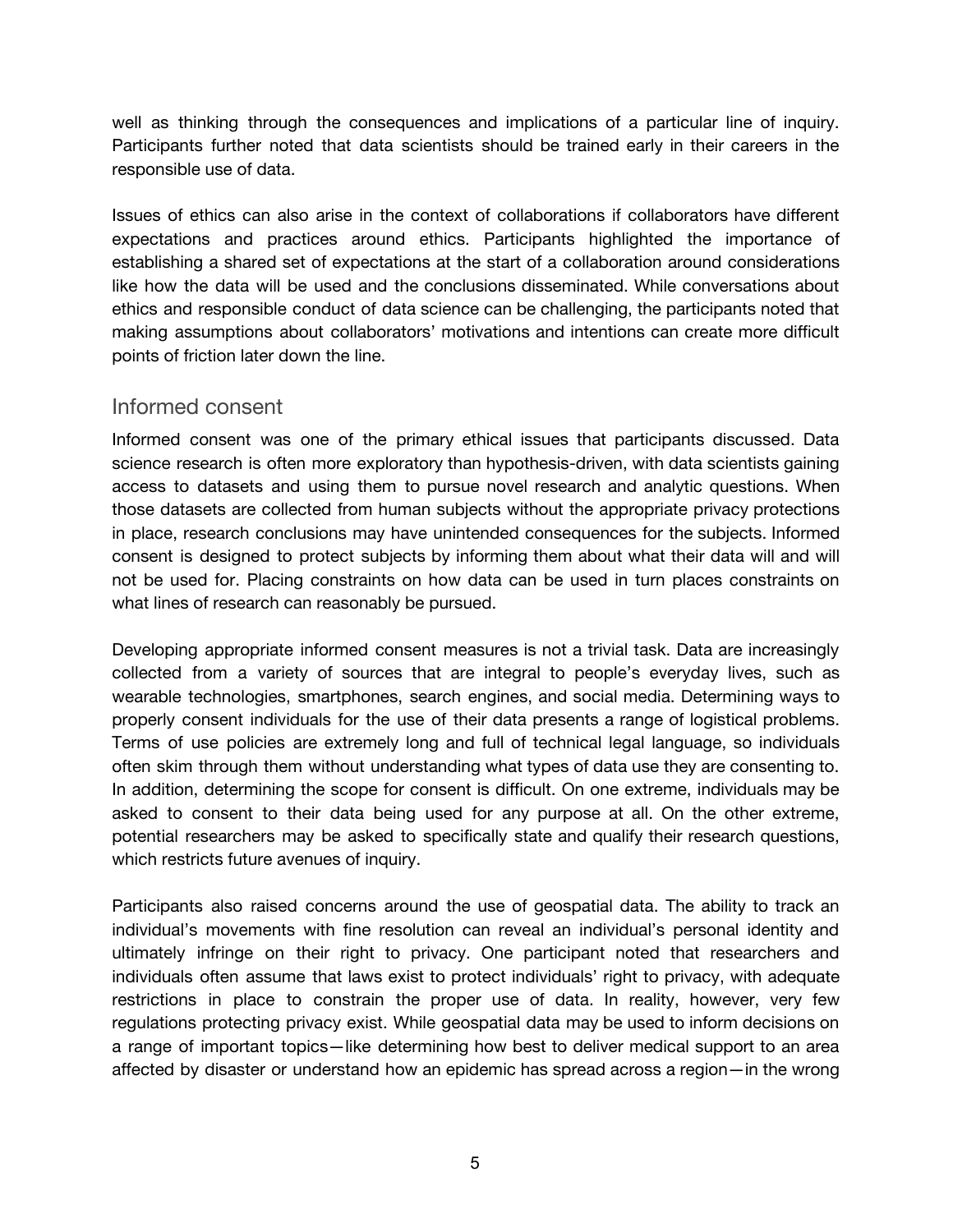hands, geospatial data may be used for unethical purposes, such as to discriminate against historically marginalized groups living in a particular geographic area.

Despite these challenges, workshop participants did note that the issue of informed consent provides an opportunity to better engage with and educate the public to increase data literacy, or what one participant termed "data readiness." Data readiness can cover a range of topics—from how individuals can engage with their own data to make better informed decisions to understanding what protections the law truly provides them around how their data may be used.

### Accounting for bias in data collection

Data collection requires setting inclusion and exclusion criteria. These decisions may introduce bias, particularly when research involves people, which can widen existing participation disparities. For instance, medical [genomics](https://www.nature.com/articles/475163a) has historically focused on people of European descent. Therefore, a substantial portion of the global population is excluded from [benefiting](https://www.frontiersin.org/articles/10.3389/fonc.2018.00346/full) from advances based on that foundation. Generalized conclusions cannot be drawn from biased datasets, and meaningful biomarkers in historically underserved populations may go undiscovered, thus widening the gap in health disparities. Participants noted that it is quite challenging to de-bias existing datasets and generalize to diverse populations. NIH is currently working towards increasing representation of women and minorities in biomedical datasets with the launch of the *All of [Us](https://allofus.nih.gov/)* [research](https://allofus.nih.gov/) initiative to more equitably uncover paths to precision medicine. NLM's National Network of Libraries of [Medicine](https://nnlm.gov/all-of-us) serves as the initiative's partner, providing high quality information about precision medicine to communities underrepresented in biomedical research.

The conclusions drawn from a particular dataset are necessarily limited by the decisions made during the course of data collection. Participants noted that data scientists must take the limitations of the data into consideration in designing and conducting the analysis, as well as ensuring that they report conclusions with the appropriate caveats and qualifications. Participants also urged caution when using proxy variables to measure difficult-to-quantify variables of interest, like using FitBit activity as a proxy for exercise to determine insurance premiums.

Participants emphasized the need for data scientists to make clear what the intended goals of their research are and what the potential unintended consequences might be. What kinds of data should be included in the study and from whom should they be collected? How can the limitations of the data, their implications for conclusions and their applications be clearly communicated? To promote transparency and allow others to independently assess bias, participants suggested making available that are used to arrive at a particular conclusion.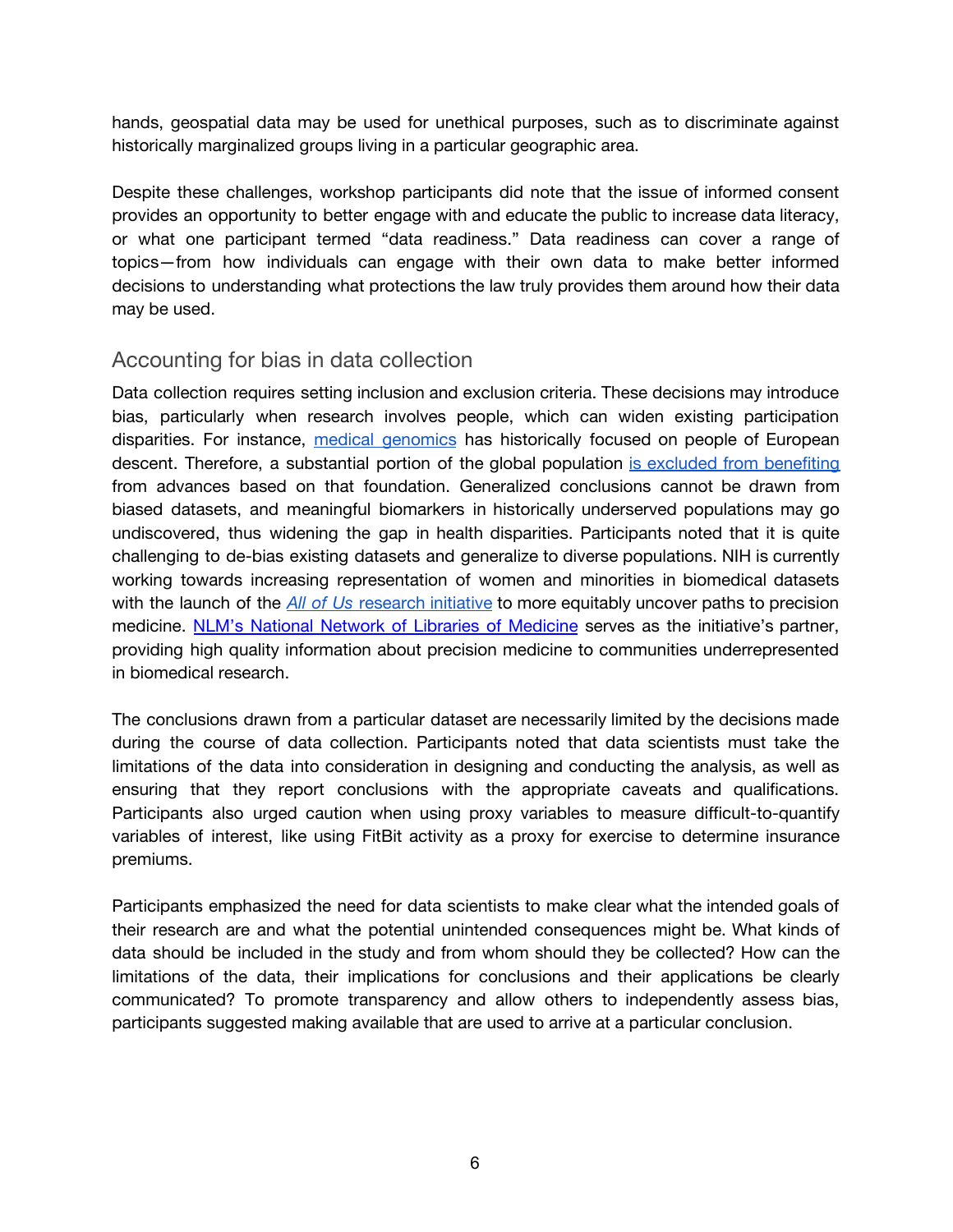## Supporting Equity, Diversity, and Inclusion in Data Science

Throughout the workshop, participants emphasized the importance of equity, diversity, and inclusion in the discipline of data science as a key to not only ensuring equitable progress in the field, but also mitigating bias and enhancing innovation by having a diversity of perspectives tackling a range of research and analytic questions. The conversation around diversity included recruiting and retaining individuals from different races, ethnicities, genders, and regions of the country, particularly those from historically underserved or underrepresented populations and areas.

### **Infrastructure**

Data science requires sufficient technical infrastructure, such as storage systems for processing and storing big data, high performance computing systems, and high speed servers for computable notebooks. Such infrastructure does not exist universally and is difficult to obtain access to by under-resourced institutions. Equitable access to such infrastructure, however, is a key ingredient in promoting equity and diversity in the field of data science. One participant pointed to Canada's efforts to provide equitable access to computational infrastructure as a model for promoting equity and diversity. In 2017, Compute Canada and the Pacific Institute for the Mathematical Sciences partnered to [launch](https://www.computecanada.ca/featured/compute-canada-and-pims-launch-jupyter-service-for-researchers/) a pilot that would provide access to JupyterHubs—a computing and data analysis platform—to universities across Canada.

### Implicit bias training

Workshop participants highlighted the need for training on implicit or unconscious bias to support inclusion of underrepresented groups within data science. Such training can raise awareness about the ways that bias enters researchers' everyday thinking and perceptions of others, as well as encouraging researchers to look out for and interrogate their biases.

Participants cautioned, however, that diversity training is only helpful for people who already are primed on its importance and are willing to listen and question their own unconscious biases. Institutions and workplaces must therefore work to weave the importance of diversity into the culture. One suggestion was to promote inclusion riders, or contractual obligations tied to funding or promotion to leadership positions, for instance, that would guarantee equitable hiring practices. There is, however, a difference between complying with diversity-promoting mechanisms and actively fostering inclusion through workplace culture. In other words, inclusion riders may get people from underrepresented backgrounds through the door, but an inclusive environment does not exist if their contributions are not adequately listened to and incorporated in the research practice.

Participants also raised concerns around ageism, as mid- and late-career stage people have gone back to school to get training in data science and find themselves unable to find work.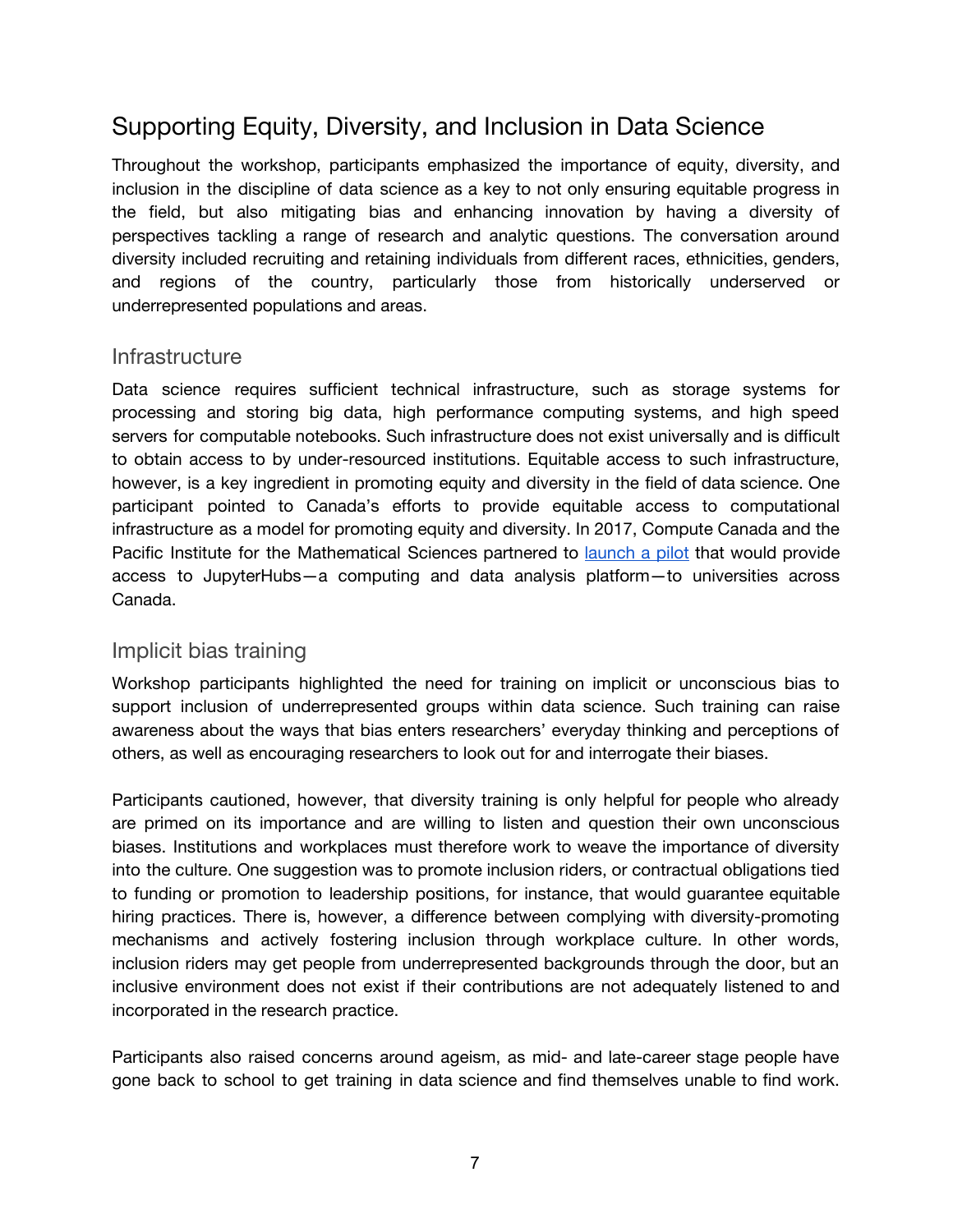Participants suggested that this pool of data scientists with non-traditional backgrounds might be good candidates for NIH to attract and recruit as it strengthens its data science workforce.

## Fostering Collaboration with Data Scientists

Given that workshop participants have engaged in extensive collaborations and have consulted with different stakeholders, NLM leveraged their expertise to better understand how biomedical researchers can more effectively engage with data scientists—both as active collaborators and as providers of data. Collaboration would have bidirectional benefits, with data science providing insight to biomedicine and biomedicine presenting novel challenges to data science.

### Best practices for effective teamwork

Participants discussed effective models for collaboration between data scientists and subject matter experts. Successful models included those offered by the National Cancer Institute's [Collaboration](https://www.cancer.gov/about-nci/organization/crs/research-initiatives/team-science-field-guide/collaboration-team-science-guide.pdf) and Team Science Field Guide, and the [Research-Practice](http://researchandpractice.org/csforall-rpp-workshops/) Partnership (RPP) [Development](http://researchandpractice.org/csforall-rpp-workshops/) Workshops, which were designed to support and build partnership capacity in the *CS for All* community. Both models emphasize trust within a team, effective communication skills, and the importance of mentorship within the group. Participants emphasized the need for "connectors" within a team, or individuals who ensure that channels of communication remain open and build trust among team members. Connectors make the collaboration feel like a safe space for exploring ideas, setting priorities, and airing concerns. In interdisciplinary collaborations, a connector may act as a translator between parties, setting a common language for the collaboration. This role is particularly important in ensuring that all parties understand the strengths and weakness of the data, the methodology for analysis, and the ultimate conclusions.

Participants also discussed potential points of friction within a given collaboration. They noted that data scientists often feel as though they are being hired onto the team as a service. Conversely, domain scientists may feel that they have been brought into a collaboration because data scientists view their (valuable) datasets as commodities that can be freely used. Compiling a dataset generally represents extensive effort on the part of the domain scientist, and this is not seen as commensurate with the work of the data scientist who has not been involved since the beginning of the project. When one party is perceived as a subordinate of the other rather than an equal partner, the collaboration suffers. Such a dynamic hinders the kind of effective, two-way conversation that enriches the collaboration. Another point of friction arises when team members fail to set a definition for success at the start of the collaboration. For instance, biomedical researchers may define success as publication in a high-impact biomedical journal, while their data scientist counterparts may define success as a presentation at a data science conference or development of a patentable technology.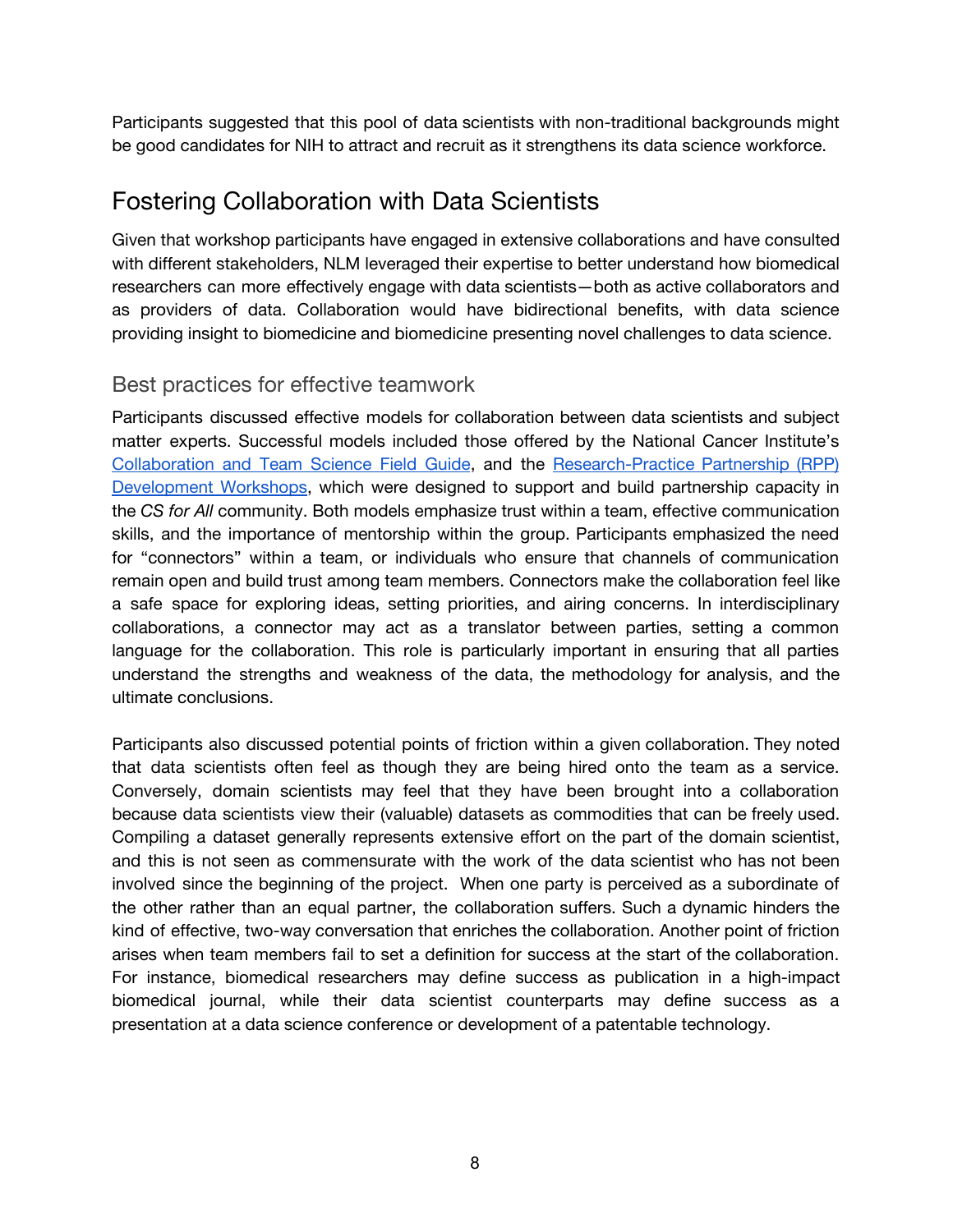### Good data facilitate collaboration

Collaboration between subject matter experts and data scientists is facilitated by high quality data. Data scientists must be able to understand how the data were collected and where the gaps in a particular dataset may exist. Cleaned reference datasets that are easy to interrogate from well known databases with proven data sources, such as Kaggle and the UCI [Data](https://archive.ics.uci.edu/ml/index.php) [Repository](https://archive.ics.uci.edu/ml/index.php) are of particular interest to data scientists. Participants did note, however, that there is no one measure or set of criteria by which a particular dataset is considered clean or good enough. Instead, judgements about the quality of a dataset are context- and user-dependent, based, for example, on the data scientist's level of subject matter expertise and the ultimate goal of analysis.

There are, however, ways for data scientists to get a sense of the quality of a dataset. Datasets that have already been used extensively by others in their field and which have appeared in much of the published literature are more likely to be high quality. Data scientists also tend to use and re-use datasets that have been benchmarked for specific tasks. Workshop participants noted that a common publication type is to publish a more efficient methodology for performing an established task on a specific dataset commonly used in evaluating tools for that task. Participants also cited red flags to look for in a dataset, including signs that privacy and safety were not fully considered.

Participants noted that finding new, high quality datasets and sources remains a challenge. There is so much data available in any given field that it is difficult to sort through and determine quality and usability. They noted in particular that data scientists in industry may be wary of using untested data that has not been discussed widely in the data science literature. They are particularly hesitant to use government data due to the potential of violating privacy , particularly in the context of health data. Collaborating with nonprofits and government agencies on how to use and analyze the data has assuaged some of those concerns. One participant also noted that companies may serve as a third party intermediary, helping to connect data scientists with government data.

### Awareness of funding opportunities

Participants were asked how they learned about funding opportunities, with their responses varying depending on what sector the participants worked in. Those from academia reported they learned of opportunities mostly by email through offices of university provosts, department heads, and colleagues. In industry, funding opportunities are distributed at conferences, through discipline-specific listservs, or through competitive internal processes to receive funding. The idea of funding through a mechanism that allowed for multiple co-equal principal investigators appealed to participants since it would allow for a more balanced and equitable collaboration between data scientists and subject experts. In addition, participants from industry were interested in opportunities for funding that did not require affiliation with a university.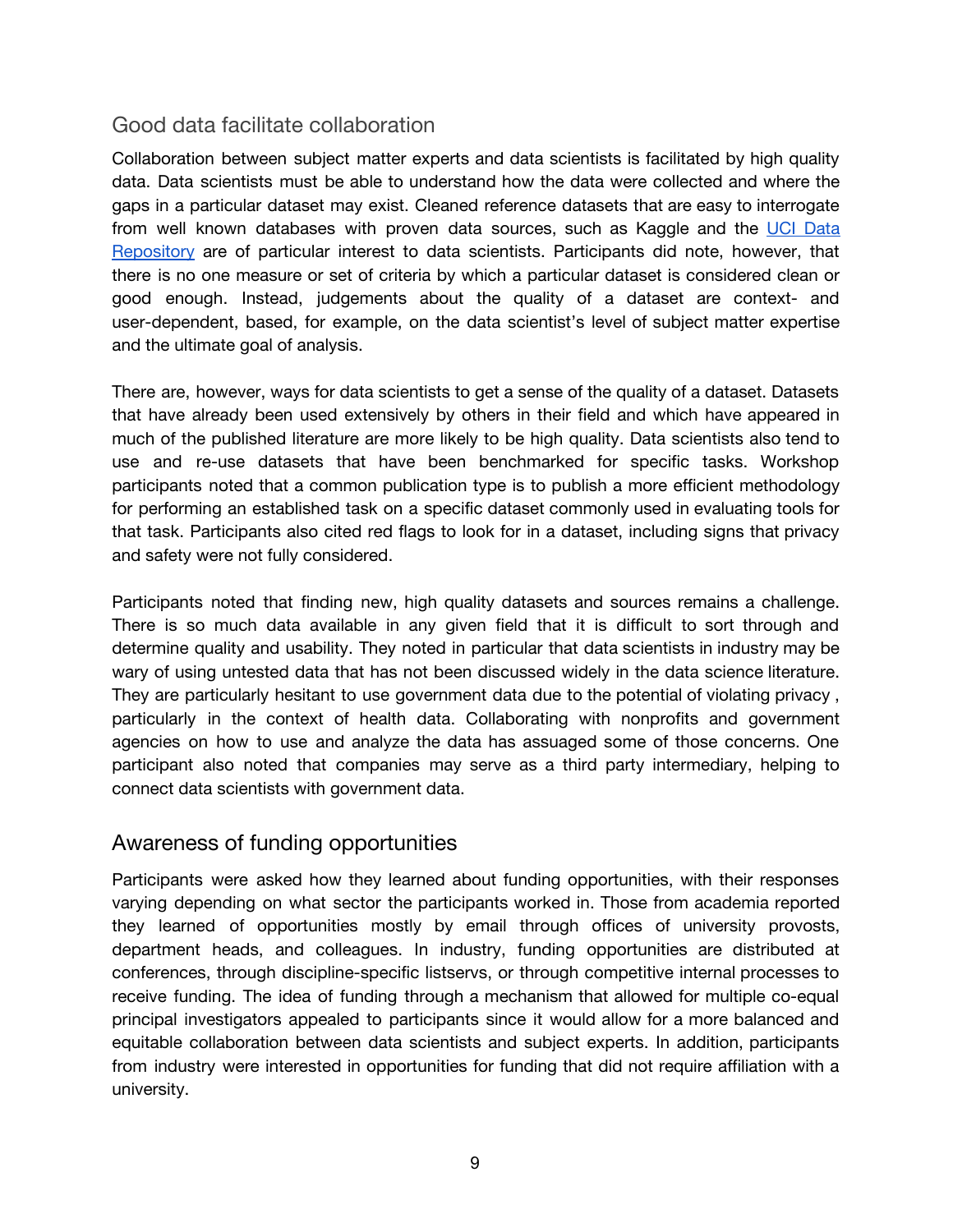Participants with no prior connections to the NIH noted that they were not aware of how to find funding opportunities at the NIH, and were not familiar with **The NIH Guide to [Grants](https://grants.nih.gov/funding/searchguide/index.html) and** [Contracts](https://grants.nih.gov/funding/searchguide/index.html). They discussed making communication to the data science community a priority, emphasizing that NIH is expanding its investments in biomedical data science research. They noted that the National Science Foundation (NSF) actively conducts outreach to universities and investigators, attends conferences to promote funding opportunities, and posts opportunities to a centralized website. While NIH conducts similar outreach, it may not be targeting venues popular among data scientists.

# Facilitating Biomedical Data Science

Based on discussions and feedback from participants, we present the following ways that biomedical data science would be facilitated by attracting the expertise of data scientists to biomedical problems. Their expertise would be leveraged to better understand disease and health, while biomedical science and data would be leveraged to present interesting research and analytic challenges to data scientists. Ideally, a variety of stakeholders would be engaged in such facilitation, with specific potential actions identified for them respectively, as described below.

## For repositories and data providers promoting data use and reuse

**Provide raw data in a non-proprietary format**. To facilitate ease of use, data providers could provide raw data in formats that do not require licensing or special software to process and use, such as comma-separated value (CSV) or plain text files.

**Foster trust in a given dataset.** Providers can also foster the data science community's trust in a given dataset by including details about how the data were collected, including adequate information to reassure data scientists that the data are complete, clean, and responsibly collected. Even if this ideal is difficult to attain for all datasets in a repository, having a few such datasets would be useful as samples for data scientists to explore (identifying them as especially high quality).

**Include specific use case examples.** Including examples of use cases can give data scientists a sense of what they can do with the data, particularly if they are unfamiliar with the given data type or scientific domain (the high quality sample datasets referred to above would be useful for this). Data providers and repositories may also consider developing or pointing to tools that assist with the use of that data to make it easier for data scientists—particularly those lacking subject matter expertise—to engage with the dataset and develop ideas for new hypotheses to test and models to build.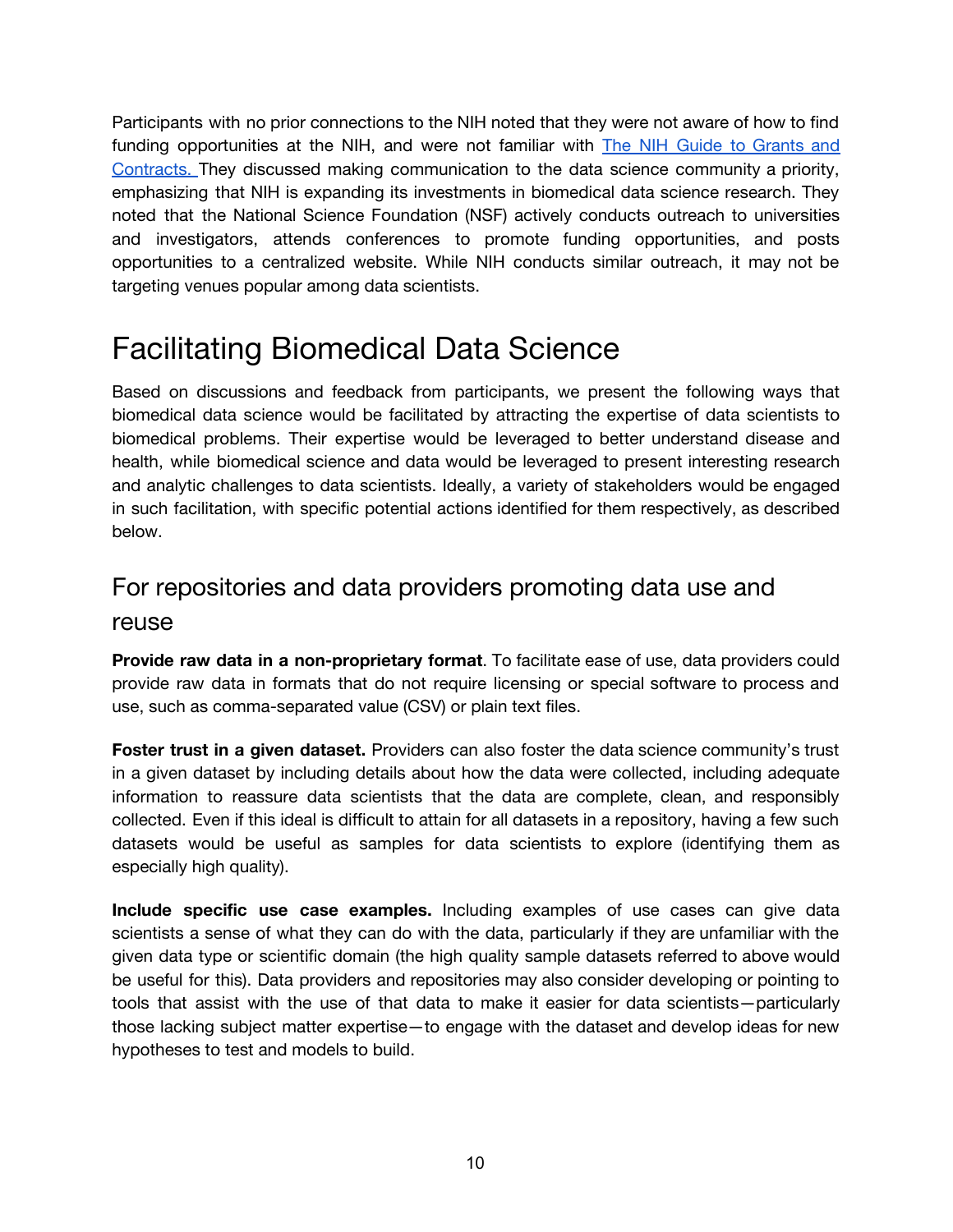**Conduct analyses on datasets using existing tools to establish benchmarks for comparison**. Data scientists often want to test tools they have developed against a known gold standard to prove that their solution performs better or faster. Rather than conducting that analysis themselves, data scientists are likely to use datasets for which the benchmark has already been set. Along with describing specific use cases, documenting how a dataset has previously been used to demonstrate performance of a tool or method can attract data scientists who want to compare their tool.

## For subject matter experts seeking collaborations with data scientists

**Make the collaboration an interactive and communications-based process.** Subject matter experts, particularly experimentalists, understand the caveats of data collection and the limitations of a particular dataset. Effectively communicating those limitations to their data science collaborators is essential to ensuring the appropriate analysis methodology is applied and the resulting conclusions are reasonable. It is useful for subject matter experts to be engaged with data scientists throughout the entire analysis process, working to understand why a particular methodology is appropriate and computationally rigorous.

**Set expectations for success in advance.** To avoid friction downstream of a collaboration, it is useful for subject matter experts and their data scientist counterparts to set expectations for success, whether in the form of a patent, publication, conference presentation, or some other output, at the start of the collaboration. Setting expectations up front can also facilitate generation of a timeline for the collaboration with a concrete end goal in sight.

**Hold back some adequate data for model validation.** To test data science models and conclusions, it is useful for subject matter experts to hold back some of their data from the analysis to use in those tests. Data scientists are accustomed to having holdout data they can apply to evaluate whether and how well a particular model works.

### For trainers and educational institutions

**Define and develop core skills required of data scientists.** The definition of data science remains broad, even among those who consider themselves data scientists, so there is significant ambiguity about what is required of data scientists. The benefit of such ambiguity is that it allows data scientists to choose the training path that is right for them.

**Ethics and responsible conduct of research must be incorporated in data science training.** Data science is a quickly growing field and benefits from the generation of large streams of complex and diverse data that can be harnessed to answer a host of questions. To ensure that data are used for the public good rather than to discriminate or reinforce inequity, it is important that data scientists be trained early in their careers on ethics and the responsible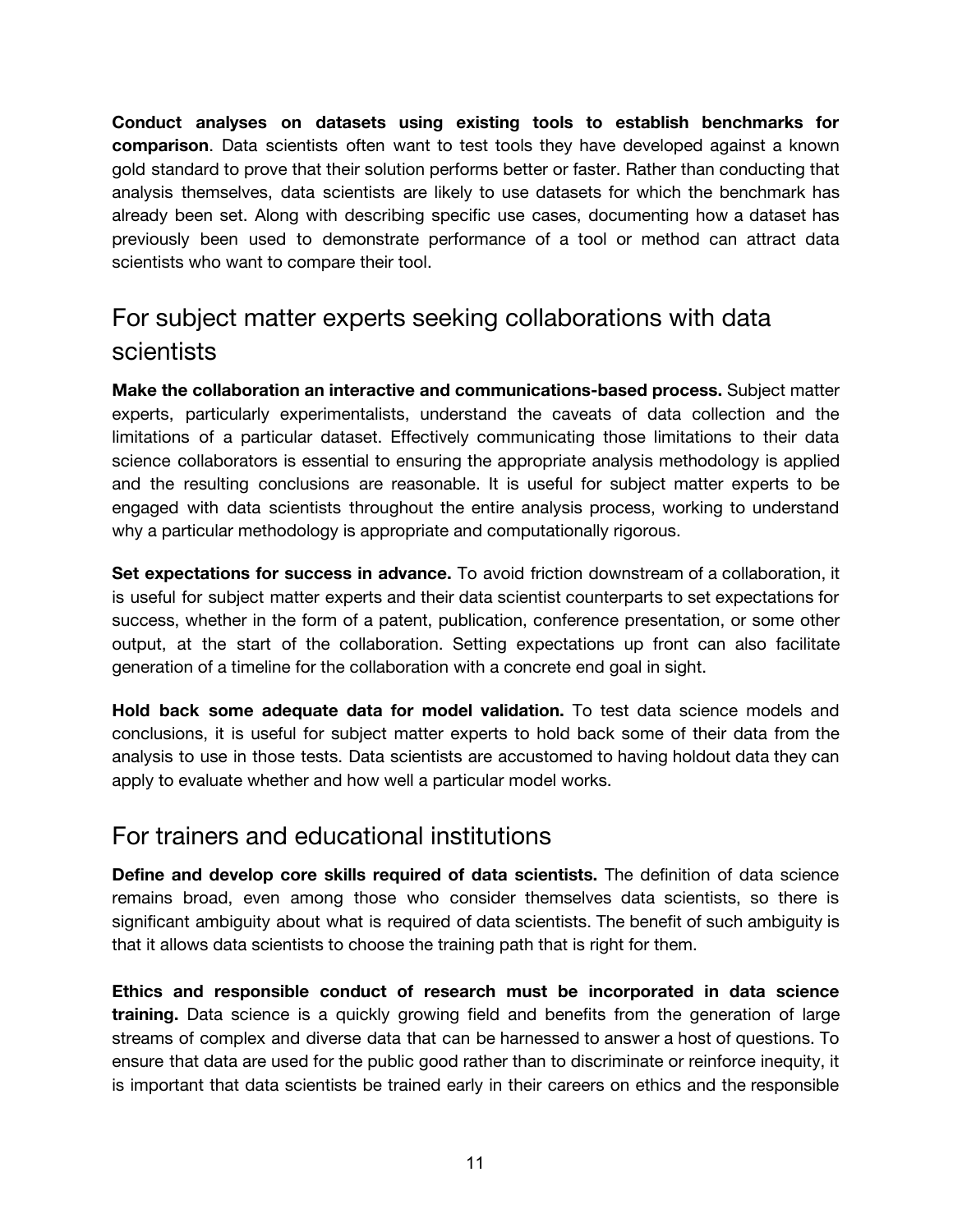conduct of research, especially focusing concerns unique to data science. The details of such training may depend upon the training path taken.

**Promote equity, diversity, and inclusion.** There is a body of literature on the benefits of diversity for building more effective and efficient teams. To ensure data science has maximal impact—and is done in a manner that serves the greatest public good—equity, diversity, and inclusion are essential for recruiting and retaining the best talent in the data science workforce.

## For funders

**Facilitate awareness of biomedical data science and NIH interest in data science.** Data scientists can work with data from any discipline and their research interests need not be driven by a particular biomedical context, such as a given disease or organ system. Currently, for data scientists to see what research opportunities (funding, collaboration, etc.) exist or what interests NIH has in data science, they must visit the websites of all NIH Institutes and Centers. This problem could be solved if NIH were to set up a web portal featuring links to data science-related items from across all of NIH, such as research highlights, intramural labs conducting data-intensive research, pertinent funding opportunity announcements, lectures, training opportunities, and a curated set of links to data science related extramural projects. This "Data Science @ NIH" landing page would also serve to highlight NIH's activities and interests in a central area for others to discover and explore.

**Create and communicate opportunities for joint leadership of research and training.** Funders should communicate the availability of funding opportunities that allow for data scientists and subject matter experts to serve as equal partners to lead research projects or training efforts. Joint leadership opportunities will send an important signal to data scientists that the funder recognizes that data scientists can make intellectual contributions to research or training, and that data science is not merely a technical service. Active encouragement of such opportunities will amplify that signal. While this kind of joint leadership is routinely offered in NIH funding [mechanisms,](https://grants.nih.gov/grants/multi_pi/overview.htm) it appears to not be widely known in the data science community.

**Create multiple pathways for discovering funding opportunities.** To encourage data scientists with little or no existing relationship to NIH to apply for funding opportunities, it would be useful for NIH to make these discoverable through a range of pathways, such as: (1) reach data scientists where they are by sharing opportunities through discipline-specific listservs, conferences, or societies; (2) consider utilizing librarians as a resource for disseminating information about funding opportunities; (3) create a "Data Science @ NIH" portal where data scientists can go to find information about funding opportunities and more.

**Create opportunities for scientists from non-traditional backgrounds**. Not all data scientists come from traditional academic backgrounds; they may not hold a doctoral degree or be affiliated with an academic institution. To attract more data scientists to work in a given discipline, funders may wish to consider how to best attract these non-traditional scientists.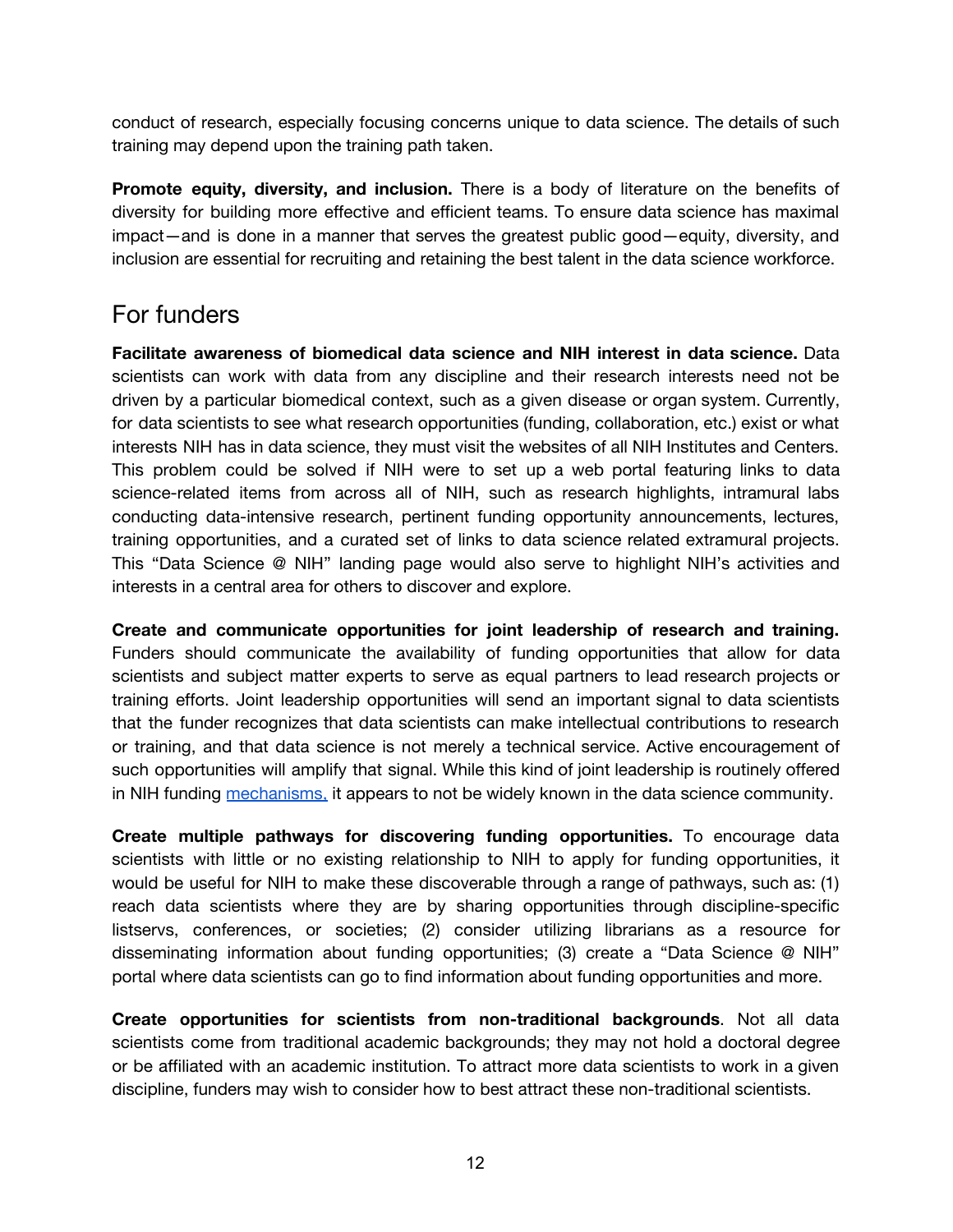# Appendix A. Participants

| <b>Name</b>              | <b>Position and Institution</b>                                                                                                |
|--------------------------|--------------------------------------------------------------------------------------------------------------------------------|
| Patti Brennan, Ph.D., RN | <b>Director</b><br>National Library of Medicine, NIH                                                                           |
| Rumman Chowdhury, Ph.D.  | Artificial Intelligence Lead<br>Accenture                                                                                      |
| Lisa Federer, MLIS       | Data Science and Open Science Librarian<br>National Library of Medicine, NIH                                                   |
| Nathan Hodas, Ph.D.      | <b>Senior Research Scientist</b><br>Pacific Northwest National Laboratory                                                      |
| Mike Huerta, Ph.D.       | Coordinator Data & Open Science Initiatives<br>Associate Director for Program Development<br>National Library of Medicine, NIH |
| Michael Li, Ph.D.        | Analytics & Data Science and CEO<br>Data Incubator                                                                             |
| Alexa McCray, Ph.D.      | Professor of Medicine<br><b>Harvard Medical School</b>                                                                         |
| Brandeis Marshall, Ph.D. | Chair of Computer & Information Sciences<br><b>Associate Professor</b><br>Spelman College                                      |
| Lea Shanley, Ph.D.       | Co-Executive Director<br>South Big Data Innovation Hub                                                                         |
| Jerry Sheehan            | <b>Deputy Director</b><br>National Library of Medicine, NIH                                                                    |
| Rachael Tatman, Ph.D.    | Data Scientist<br>Kaggle                                                                                                       |
| Tracy Teal, Ph.D.        | <b>Executive Director</b><br>Data Carpentry                                                                                    |
| Kristin Tolle, Ph.D.     | Director of Data Science Initiatives<br>Microsoft                                                                              |
| Daisy Zhe Wang, Ph.D.    | <b>Associate Professor</b><br>College of Engineering, University of Florida                                                    |
| Stephen J. Wright, Ph.D. | Professor of Computer Sciences<br>University of Wisconsin-Madison                                                              |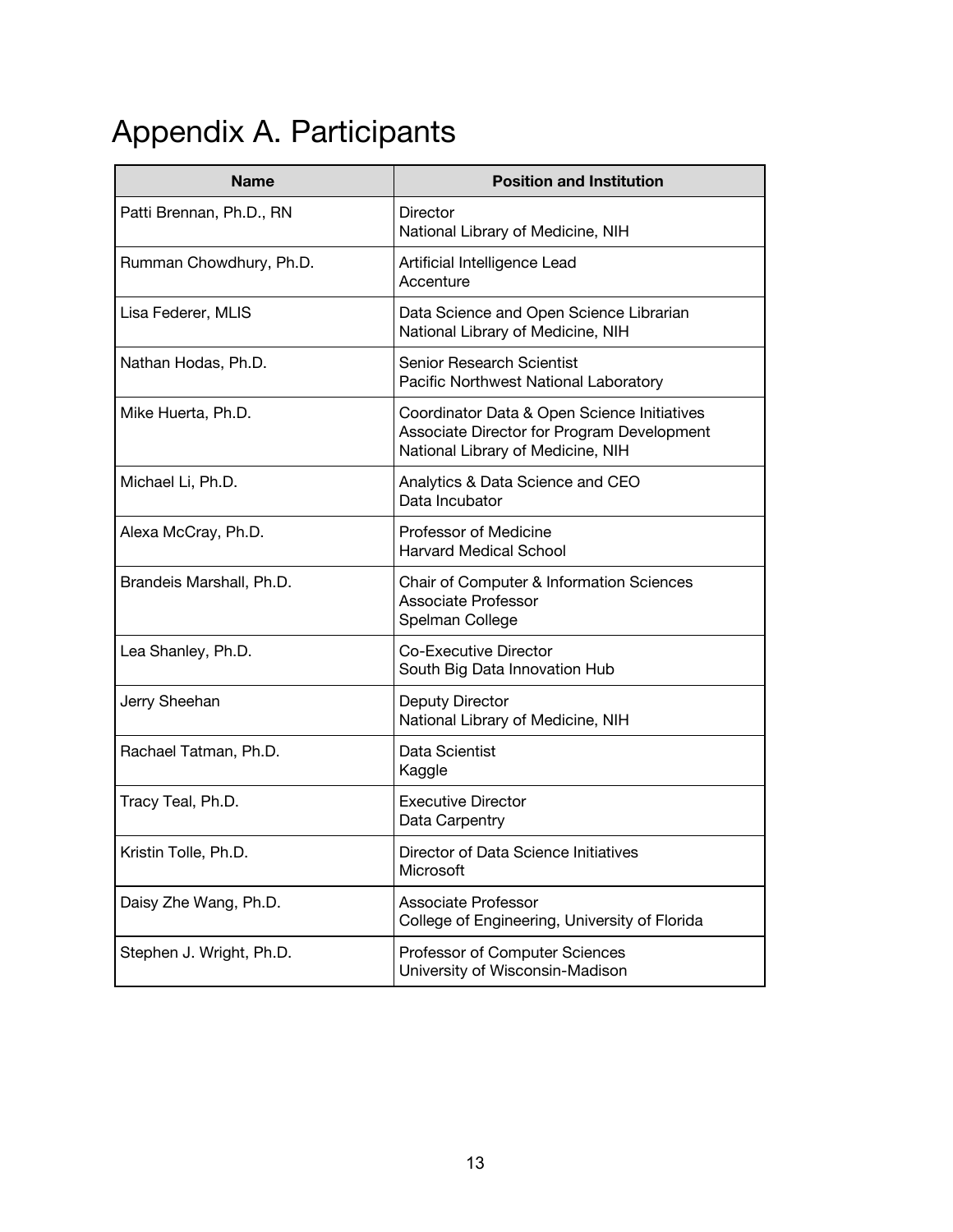# Appendix B. Workshop Agenda

### **9:00 – 9:30 Welcome & Overview**

- Patti Brennan: NLM welcome and the NLM vision
- Alexa McCray: Workshop welcome and workshop purpose statement

### **9:30 – 10:30 Introductions and Participants' Data Science Research**

### **10:30 – 10:45 Break**

### **10:45 – 12:00 Discussion – Individual Themes**

- Career and science
	- What was your career trajectory with regard to data science?
	- What key research questions/problems are you interested in addressing/solving?
- Choice of data domains
	- What drives your choices to work with the domains of data that you do?
	- Have you worked with different data domains over time?
	- What drove those changes?
	- Do you perceive any special (compared to other domains) barriers to working with biomedical data?
- Understanding data domains
	- What do you need to know about a particular domain before considering working with its data?
	- How do you gain subject matter understanding in the domains of data with which you work?

### **12:00 – 1:15 Working Lunch – NLM Staff on NIH Funding & Available Biomedical Data**

#### **1:15 – 2:30 Discussion – Institutional and Funding Themes**

- Funders & funding
	- How diverse are your sources of funding?
	- What are advantages and disadvantages of having diverse funding sources?
	- How do particular funders encourage or discourage multidisciplinary collaborative research?
- Institutional
	- $\circ$  How useful is your institution in telling you about funding opportunities?
	- How does your institution encourage or discourage participation in multidisciplinary collaborative research?
- **2:30 2:45 Break**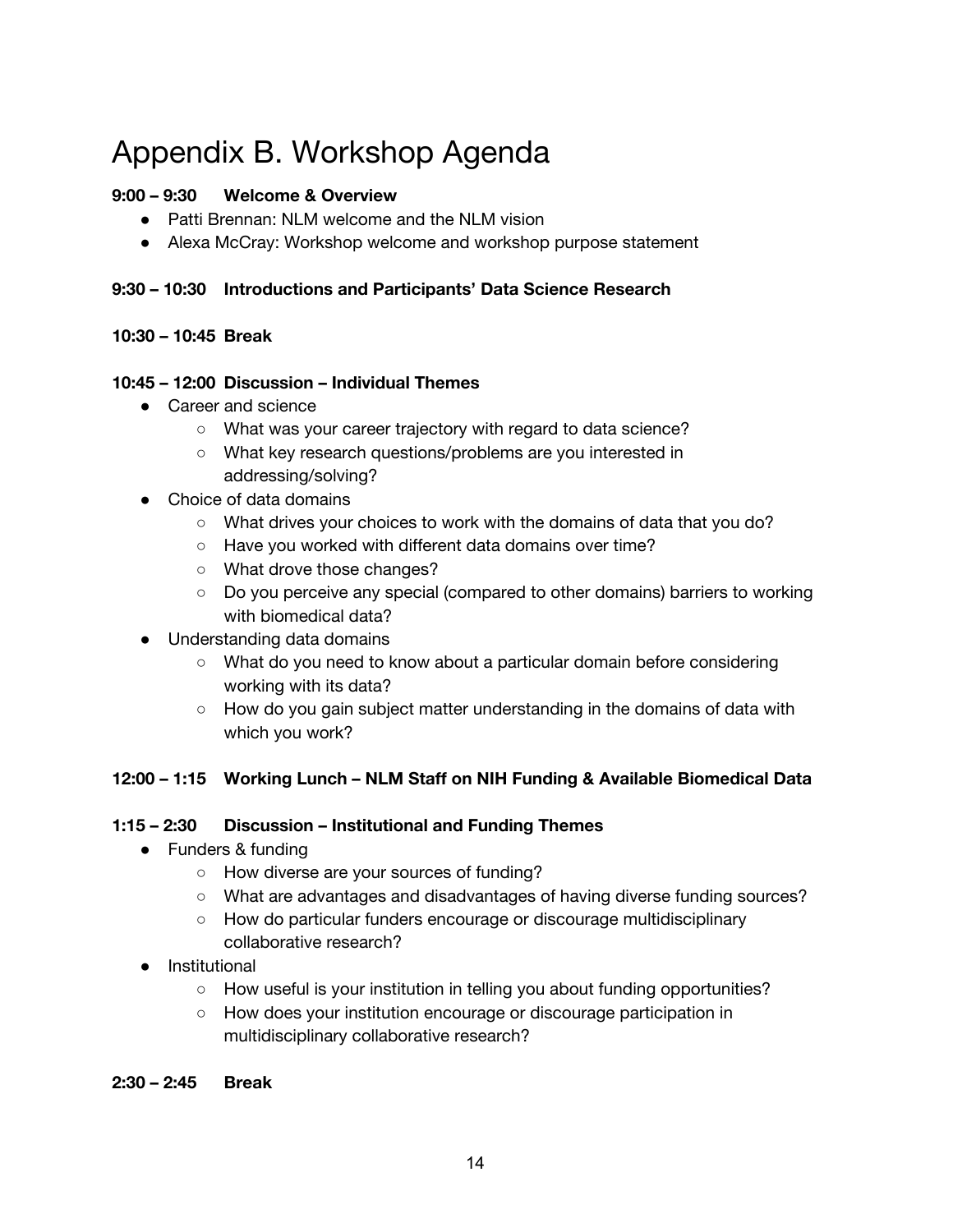### **2:45 – 4:00 Discussion – Collaboration and Training Themes**

- Collaboration from your point of view
	- What are your typical collaborative arrangements (e.g., roles played by you and others, within or across institutions, exchange of post-docs, etc.)?
	- What are major challenges to your collaborative research?
	- How do you define success in a collaborative project?
- Making the match
	- Are indicators of success for you typically the same as for domain collaborators? If or when not, how is the mismatch addressed?
	- What do you think is most misunderstood about data science or data scientists by domain subject matter experts with whom you collaborate? How is that clarified?
	- What do you want your collaborators to know about your expertise before you begin working with them?
- Training
	- Have you worked with collaborators in different disciplines to co-mentor students?
	- Are you aware of gaps in your institution's training of data scientists?

### **4:00 – 4:30 Highlights and Final Question**

- Highlights from the day's discussions
- What might NLM and NIH specifically do to attract data scientists who are currently not working with biomedical data to do so?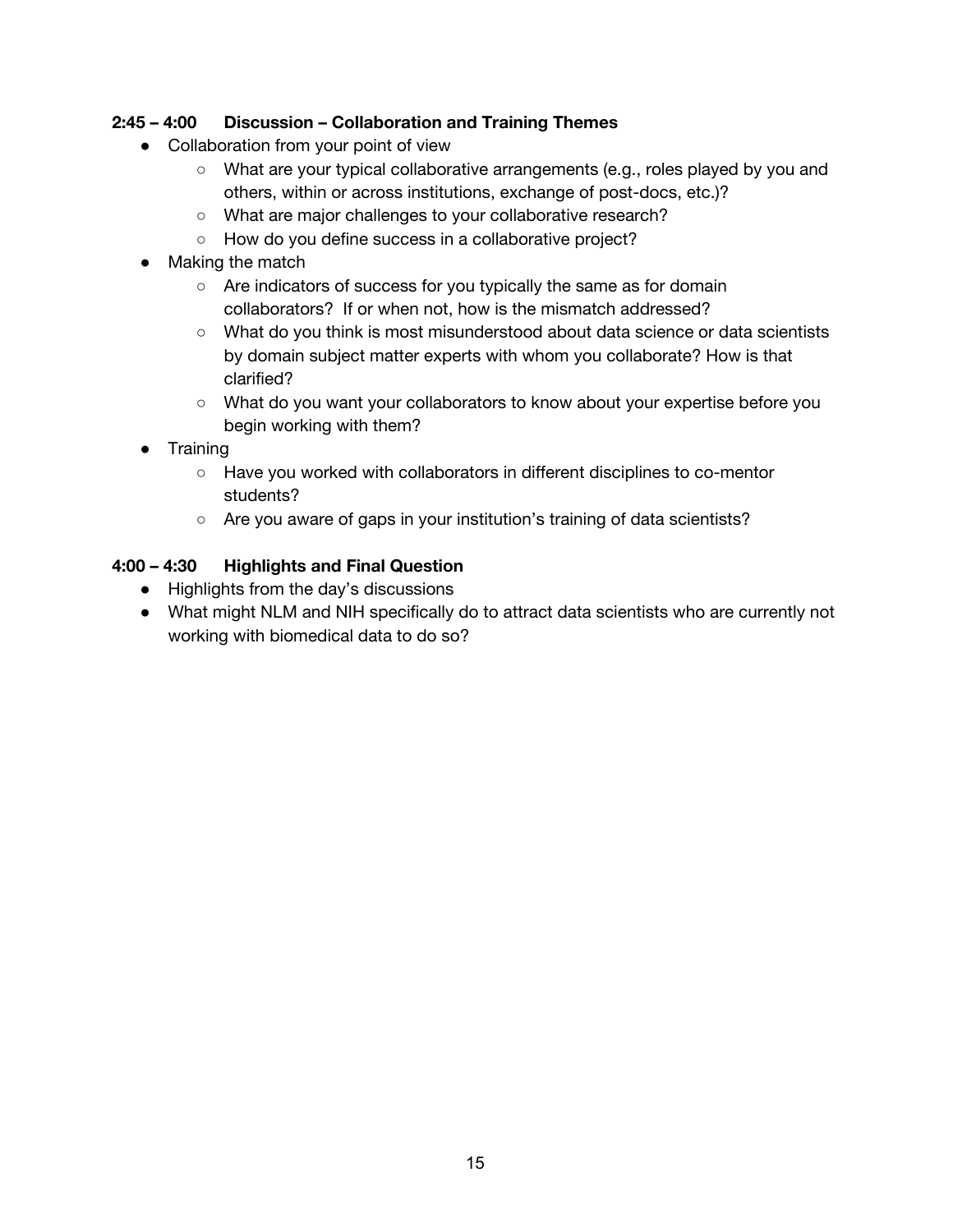# Appendix C. Relevant Reports

Throughout the workshop, participants shared relevant reports and resources with the group, which have been organized and shared in the following section.

## Relevant NIH Reports

- [National Library of Medicine Strategic Plan](https://www.nlm.nih.gov/pubs/plan/lrp17/NLM_StrategicReport2017_2027.html)
- [NIH Strategic Plan for Data Science](https://grants.nih.gov/grants/rfi/NIH-Strategic-Plan-for-Data-Science.pdf)

## Data Science Training

**Reports** 

- [Data Science for Undergraduates: Opportunities and Options](https://www.nap.edu/catalog/25104/data-science-for-undergraduates-opportunities-and-options), National Academy of Sciences, 2018
- [Data Science Leadership Summit Report](https://docs.google.com/document/d/1coJhgjoySFb78nZkKuAHnxpXIDWDErAMWuN-EzevJec/edit), co-funded by the National Science Foundation, the Gordon and Betty Moore Foundation, and the Alfred P. Sloan Foundation, March 2018
- [The Digital Competence Framework for Citizens,](https://ec.europa.eu/jrc/en/publication/eur-scientific-and-technical-research-reports/digcomp-21-digital-competence-framework-citizens-eight-proficiency-levels-and-examples-use) European Commission, 2017

### **Methodologies**

● [CRISP-DM: Cross Industry Standard for Data](https://www.datasciencecentral.com/profiles/blogs/crisp-dm-a-standard-methodology-to-ensure-a-good-outcome)

### Approaches to training

- [Reboot undergraduate courses for reproducibility](https://www.nature.com/articles/d41586-018-06692-8), *Nature*, September 2018
- [Hack weeks as a model for data science education and collaboration,](http://www.pnas.org/content/early/2018/08/17/1717196115) *PNAS*, July 2018
- [Leveraging analytics 1.0 for the analytics 2.0 revolution](https://www.oreilly.com/ideas/leveraging-analytics-1-0-for-the-analytics-2-0-revolution), O'Reilly, November 2016
- [Let's Make Gender Diversity in Data Science a Priority Right from the Start](https://journals.plos.org/plosbiology/article?id=10.1371/journal.pbio.1002206), *PLOS Biology*, July 2015

### Data science books

- [Python Data Science Handbook](https://jakevdp.github.io/PythonDataScienceHandbook/), Jake VanderPlas
- [R for Data Science](http://r4ds.had.co.nz/), Hadley Wickham and Garrett Grolemund
- [Seeing Theory: Visualizing Probability and Statistics,](https://students.brown.edu/seeing-theory/index.html) Brown University
- 2012 Coursera lectures: [Neural Networks for Machine Learning](https://www.cs.toronto.edu/~hinton/coursera_lectures.html) by Geoffrey E. Hinton
- MOOCs and advice by [fast.ai](https://www.fast.ai/)
- Ethics in Data Science
	- [Doing Good Data Science,](https://www.oreilly.com/ideas/doing-good-data-science) Mike Loukides, Hilary Mason, and DJ Patil, July 2018
	- [Ethics and Data Science](https://www.oreilly.com/library/view/ethics-and-data/9781492043898/), DJ Patil, Hilary Mason, and Mike Loukides, July 2018